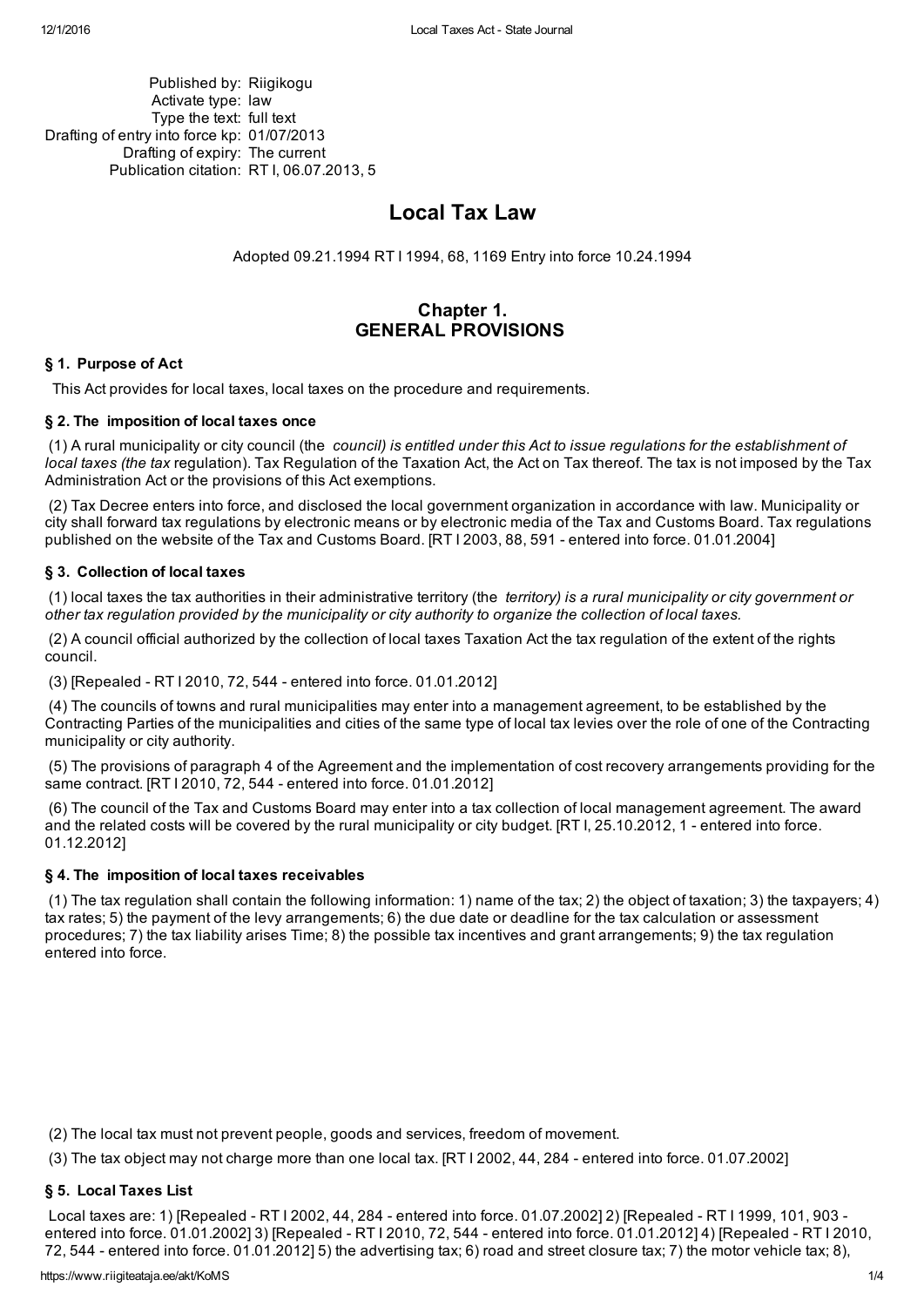stock-breeding, 9), entertainment tax; 10) of parking. [RT I 2002, 110, 654 - entered into force. 01/02/2003]

## 5 § 1,. International Military Headquarters exemption from municipal taxes

International Military Headquarters are exempt from municipal taxes to the extent provided by an international agreement. [RT I, 01.06.2013, 1 - entered into force. 01/07/2013]

## Chapter 2 LOCAL TAXES

§ 6 Person tax [Repealed - RT I [2002,](https://www.riigiteataja.ee/akt/110025) 44, 284 - entered into force. 01.07.2002]

§ 7. Local tax [Repealed - RT I [1999,](https://www.riigiteataja.ee/akt/78069) 101, 903 - entered into force. 01.01.2000]

§ 8. Sales tax [Repealed - RT I [2010,](https://www.riigiteataja.ee/akt/13361503) 72, 544 - entered into force. 01.01.2012]

§ 9. Boat Max [Repealed - RT I [2010,](https://www.riigiteataja.ee/akt/13361503) 72, 544 - entered into force. 01.01.2012]

## § 10. Advertising fee

(1) pay the Advertising natural and legal persons within the territory of government, as well as the government to aquatic territory and to natural and legal persons registered as belonging to the public transport vehicle and fitted in announcements and advertisements.

(2) Charges included in advertisements and promotions, and their arrangement on the list of places established by the council.

(3) are exempt from the advertising tax, and state and local government advertisements of political parties, election coalitions and independent candidates in the election campaign and advertisements.

(4) the rate or differentiated rates established by the Advertising Council.

(5) The taxpayer is required to: 1) submit a tax declaration to the tax authorities, the form and the deadline for submission established by the council; 2) to pay the advertising budget of the local government council by the deadline set.

(6) The rural municipality or city government has the right to give advertising incentives and exemptions under the conditions imposed by the council, and the procedure. [RT I 2002, 44, 284 entered into force. 01.07.2002]

(7) The council has the right to require the submission of declarations in electronic advertising, if it is declared more than a decade of tax object. [RT I, 06.07.2013, 1 entered into force. 01/07/2013]

## § 11. Road and street closure tax

(1) Road and street closure tax paid by natural and legal persons of demonstrations, parades and other events, as well as the construction or maintenance works, if it involves a public road, street, square, park, rest area or part of a foreclosure.

(2) Road and street closure tax rate or differentiated rates established by the council.

(3) Road and street closure tax paid by the deadline set by the budget of the local council.

(4) The council has the right to establish a road and street closure tax declaration form. [RT I, 25.10.2012, 1 entered into force. 01.12.2012]

#### § 12. Motor vehicle tax

(1) A motor vehicle tax paid by road motor vehicles registered in owning or using motor vehicle tax imposed by the municipality, of living are the natural and legal persons. A user of the vehicle is a motor vehicle tax payer, if he uses a motorized vehicle use of the contract of sale or reservation of title on the basis of the motor vehicle user's charge data has been entered in the traffic register. The tax rate established by the council, differentiated by the weight of the vehicle registration, the permissible axle loads or power style.

(2) A motor vehicle tax is levied on: 1) state and local government, and the Defence League of motor vehicles; 2) to Estonia with diplomatic status accredited persons, foreign diplomatic and consular missions, international organizations and intergovernmental cooperation programs representations used by motor vehicles; 3) I and II group invalids motor vehicles; 4) heavy goods vehicle tax charged on motor vehicles.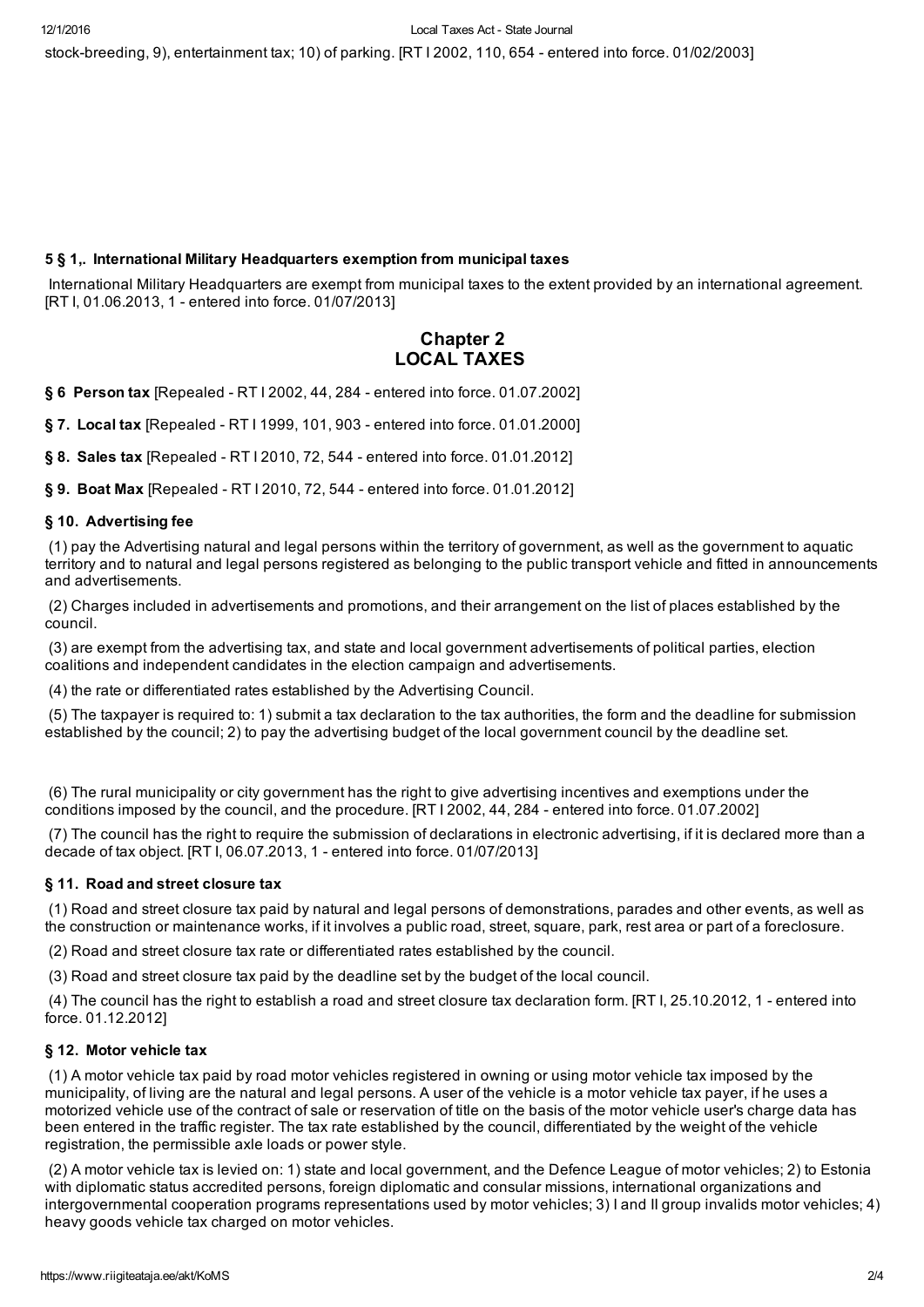(3) Motor vehicle tax taxation period is the calendar year. During the current calendar year, after 30 June of registered motor vehicle tax is paid on the 50% tax rate. Of the motor vehicle tax is paid on disposal of the person entitled to seek reimbursement of the vehicle tax paid for months, which is the motor behind the transfer of the tax period until the end of the month, the Tax Administration Act, and pursuant to the conditions laid down.

(4) Motor vehicle tax is paid to the owner or operator of a motor vehicle domicile or residence for the budget of the local government council by the deadline set.

(5) Traffic manager is required to submit to the rural municipality and city governments to their request to each quarter in the month following the 15th day of residing in their territory to natural and to legal persons as belonging to, or they use registered and deregistered vehicles of the motor vehicle tax in the necessary information. [RT I 2002, 110 654 - entered into force. 01/02/2003]

## § 13. Animal tax

(1) Animal paying for the animals, whose keeping the township or town territory is subject to taxation. These animals list established by the council.

(2) is released from animal: 1) the police, military, customs, Defence and Rescue Service and volunteer rescuers keeping animals if they are used for tasks, as well as the keeping of guide dogs for blind people; [RT I, 29.12.2011, 1 entered into force. 01.01.2012] 2) the keeping of animals within the territory of the municipality or the city for up to one month.

(3) The taxable period for animal tax is one calendar year.

(4) Animal rates established by the council.

(5) Animal tax is paid by the deadline set by the budget of the local council.

(6) The rural municipality or city government has the right to provide animal tax incentives and exemptions under the conditions and procedures established by the council.

#### § 14. Entertainment tax

(1) Entertainment in order to: 1) the municipality or town in the premium entertainment organizers; 2) rural municipality or city within the territory of the owners of entertainment establishments.

(2) Entertainment tax is imposed sold tickets. Paid tickets to entertainment events subject to registration with the municipal government in whose territory the event takes place.

(3) Entertainment tax is paid by the deadline set by the budget of the local council.

(4) A rural municipality or city government has the right to provide entertainment tax incentives and exemptions under the conditions and procedure established by the council.

## 14, § 1,. Self parking

(1) Parking fee paid public parking zones established for the purpose of organizing.

(2) Self parking fee assessment and collection of the traffic on the bases and pursuant to the procedure provided by law. Parking fee is subject to the tax law on the organization of the traffic to the extent provided by law. [RT I 2010, 44, 261 entered into force. 01.07.2011]

## Chapter 3. FINAL PROVISIONS

## § 15. Liability for violation of council regulation

(1) The established deadline of the local government budget, the amount of tax paid by the taxpayer and the tax authorities calculated the amount of interest paid over the tax arrangements in accordance with law. [RT I 2002, 44, 284 - entered into force. 01.07.2002]

(2) Responsibility for violation of tax regulations to the Tax Act on the basis of the same tax regulation.

(3) Additional amounts payable accrue to government budget.

(4) [Repealed - RT I, [13.12.2011,](https://www.riigiteataja.ee/akt/113122011001) 1 - entered into force. 01.01.2012]

## § 16. Settlement of Disputes

(1) The taxpayer has the right to submit a notice to pay local taxes in the tax, the tax decision or any other administrative act the challenge. A challenge shall be submitted to the local tax authority or other authority provided for in the tax regulation. Challenge proceedings in the Taxation Act section 14 thereof.